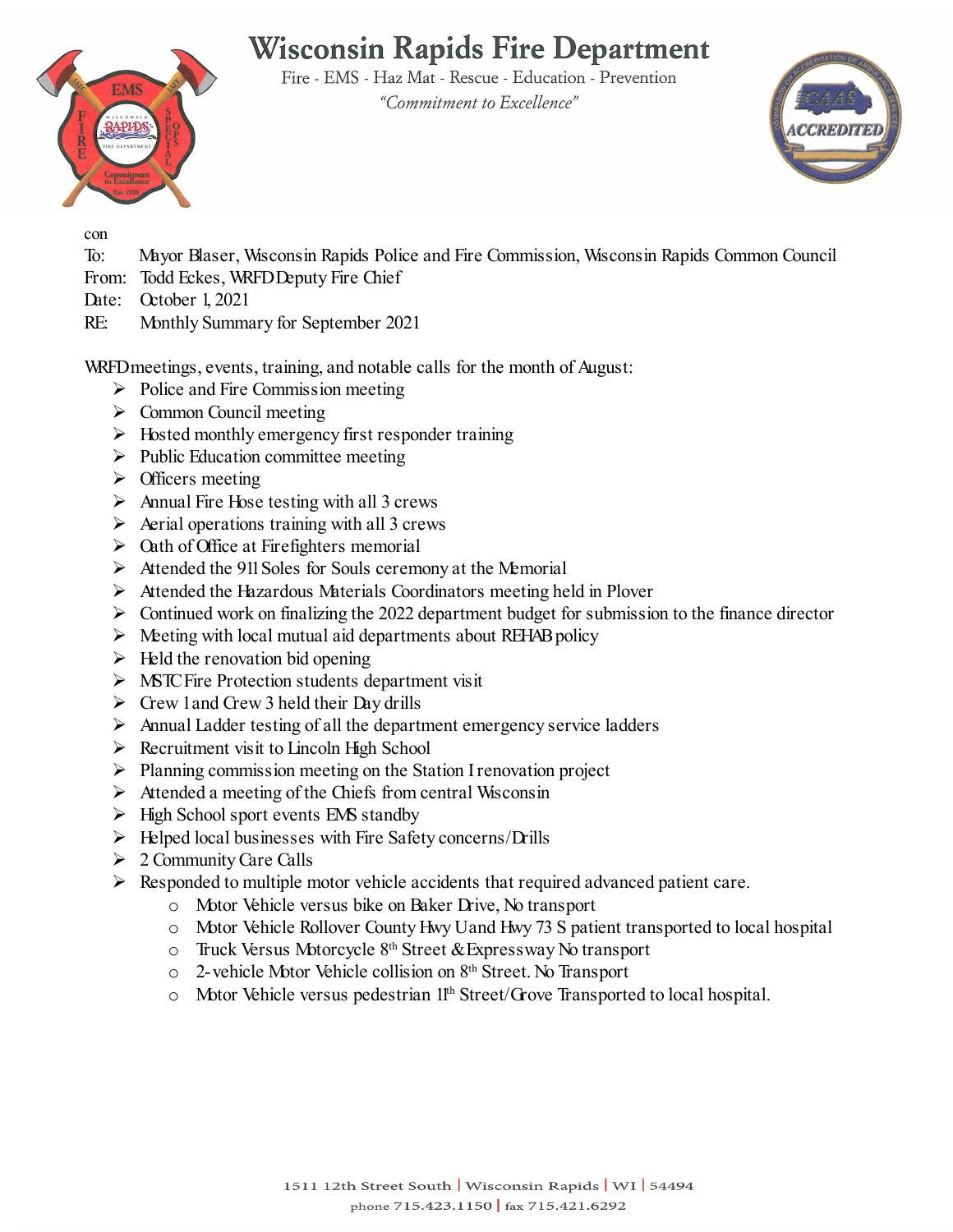## **Wisconsin Rapids Fire Department**



Fire - EMS - Haz Mat - Rescue - Education - Prevention "Commitment to Excellence"



WRFD Notes:

Due to COVID the last year and a half, we have held off our promotional and retirement ceremonies. On September 14 at the Firefighters memorial, we recognized the dedicated work of the following members. Those promoted to fulltime Firefighter/Paramedic status were Maximillian Briedel, Mchael Koehler, Daniel Shay, and Andrew Saxer. On this night Aaron Palbrach, and Adam Yerke promoted to Motor Pump Operator, and Steven Koch promoted to Lieutenant. Also on this night we recognized for his 30 years of dedicated service former Lieutenant Steven Belter. Steve had retired in March of 2020 and like the other members recognized needed to wait until a ceremony could be held. All members were sworn in by City Clerk Jennifer Gossick, as family members, department members, and some public were in attendance.

Work has begun between MSTC and WRFD to develop a Fire Academy that will allow High School students in their Junior & Senior years to join and attend classes necessary for them to work in the Fire & EMS industry while finishing High School. As recruitment constantly becomes more difficult with the building of every candidate list, this type of program could give us an opportunity to help develop a constant workforce for central Wisconsin departments to draw from, while exposing interested students of our profession the opportunity to jump-start their chosen career.

Late in September, final planning & preparation for the department renovation has taken place as well as finalizing the final budget for the project. The groundbreaking ceremony will be held Tuesday October 5<sup>th</sup>at 11:00 a.m. Any available Police & Fire Commission members and Common Council members are invited to attend. We would also like to take the opportunity to thank the City, PFC Committee, and the City Council for their support with this project. It was more than just the age of the station and compliance issues. The engineered safety factors in this project as well as the improvements to the operations of the department will help to ensure the safety of the Members of WRFD as well as the citizens that we serve for many years into the future.

Anniversaries in September: L.T. Mathew Feder (25yrs), L.T. Derek Matykowski (21yrs), FF/Medic Aaron Mancl (13yrs), FF/Medic Scott Whitrock (10yrs), FF/Medic Michael Koehler (1yr).